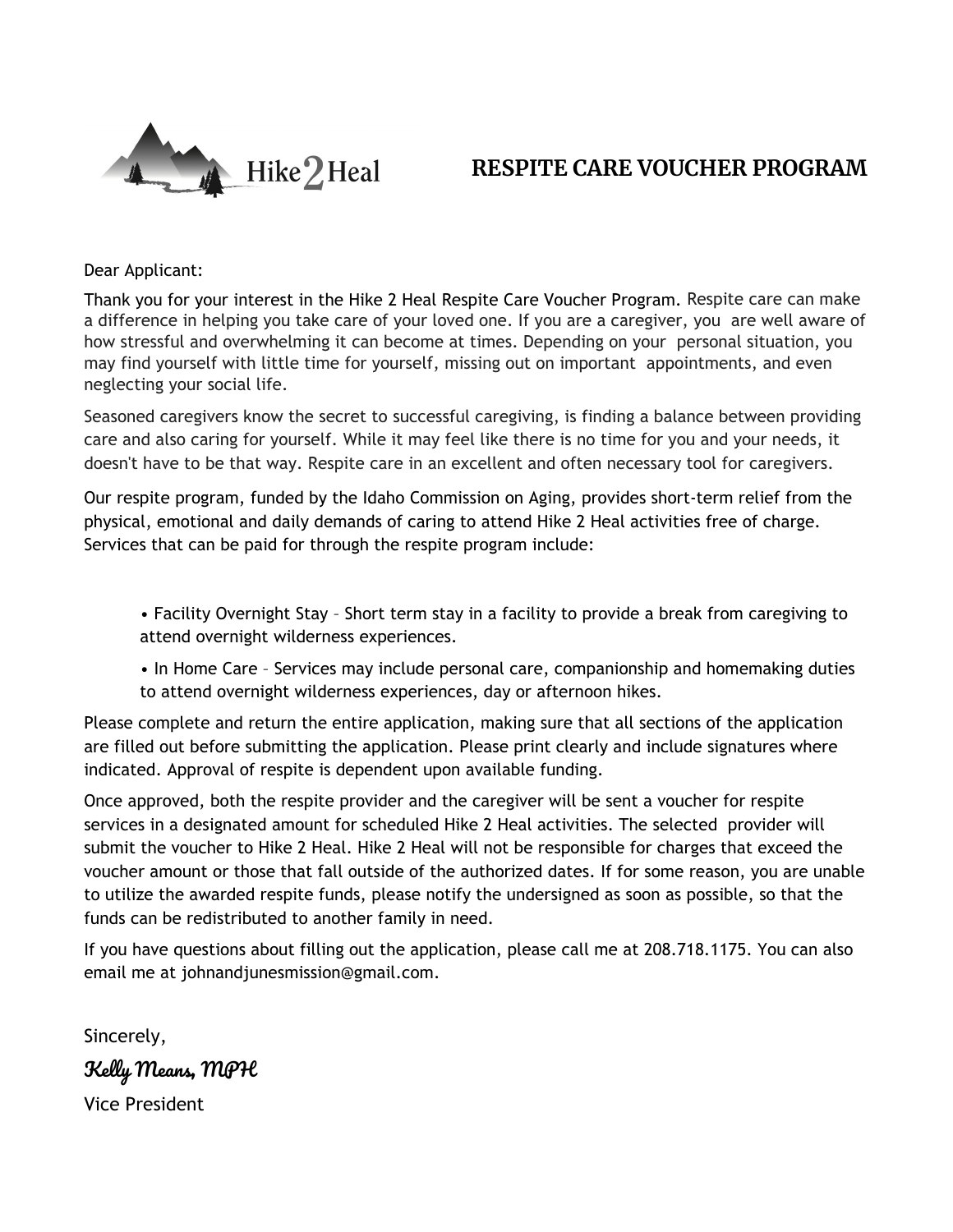

### **Please complete and return the following with this page:**

Completed Application

Completed and signed Release of Liability

Completed and signed Certificate of Eligibility for Continuous Supervision (only if requested)

To my knowledge I am submitting a complete application for the Hike 2 Heal Respite Care Voucher Program. I understand that if approved, the voucher may only be utilized on the dates and times indicated to participate in Hike 2 Heal activities.

If approved, you will receive your voucher via email.

**Signature of caregiver: \_\_\_\_\_\_\_\_\_\_\_\_\_\_\_\_\_\_\_\_\_\_\_\_\_\_\_\_\_\_\_\_\_\_\_\_\_\_\_\_\_\_\_\_\_\_\_**

**Printed name of caregiver: \_\_\_\_\_\_\_\_\_\_\_\_\_\_\_\_\_\_\_\_\_\_\_\_\_\_\_\_\_\_\_\_\_\_\_\_\_\_\_\_\_\_\_\_**

**Date: \_\_\_\_\_\_\_\_\_\_\_\_\_\_\_\_\_**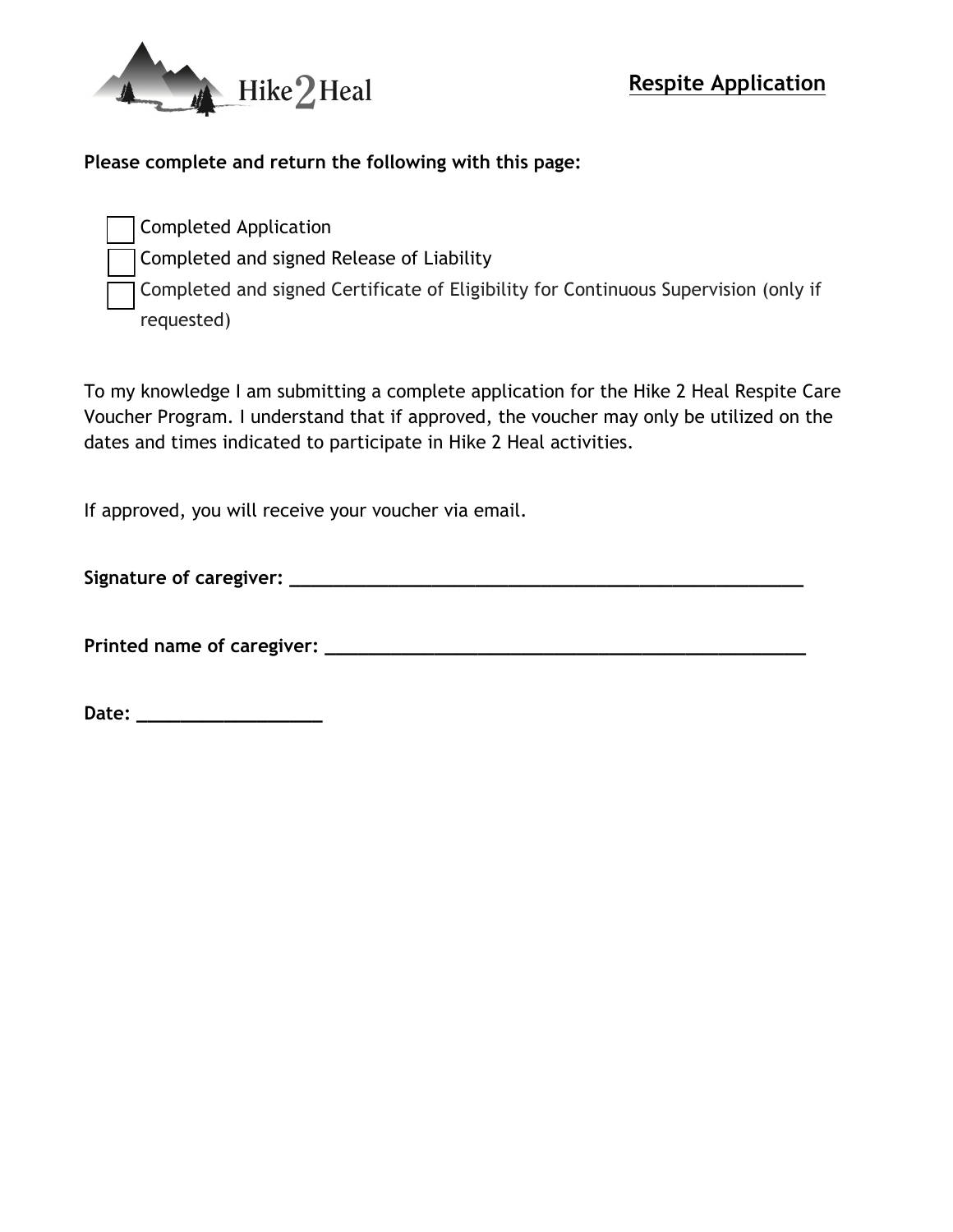

## **Contact Information**

| Applicant Name<br>(Caregiver):     |                          |
|------------------------------------|--------------------------|
| <b>Applicant Address:</b>          |                          |
| City                               | Zip<br>State             |
| Applicant Phone Number:            |                          |
|                                    |                          |
| Gender: Please Select              | Age Range: Please Select |
| Race:<br>Please Select             | Ethnicity: Please Select |
| Military Status: Please Select     |                          |
|                                    |                          |
| <b>Care Recipient Information:</b> |                          |
| Name                               |                          |

| 114111C                        |      |       |                          |  |
|--------------------------------|------|-------|--------------------------|--|
| Address:                       |      |       |                          |  |
|                                | City | State | Zip                      |  |
| Phone Number:                  |      |       |                          |  |
| Gender: Please Select          |      |       | Age Range: Please Select |  |
| Race: Please Select            |      |       | Ethnicity: Please Select |  |
| Military Status: Please Select |      |       |                          |  |

Caregiver's relationship to Cancer Survivor: Please Select

If marked other, please describe: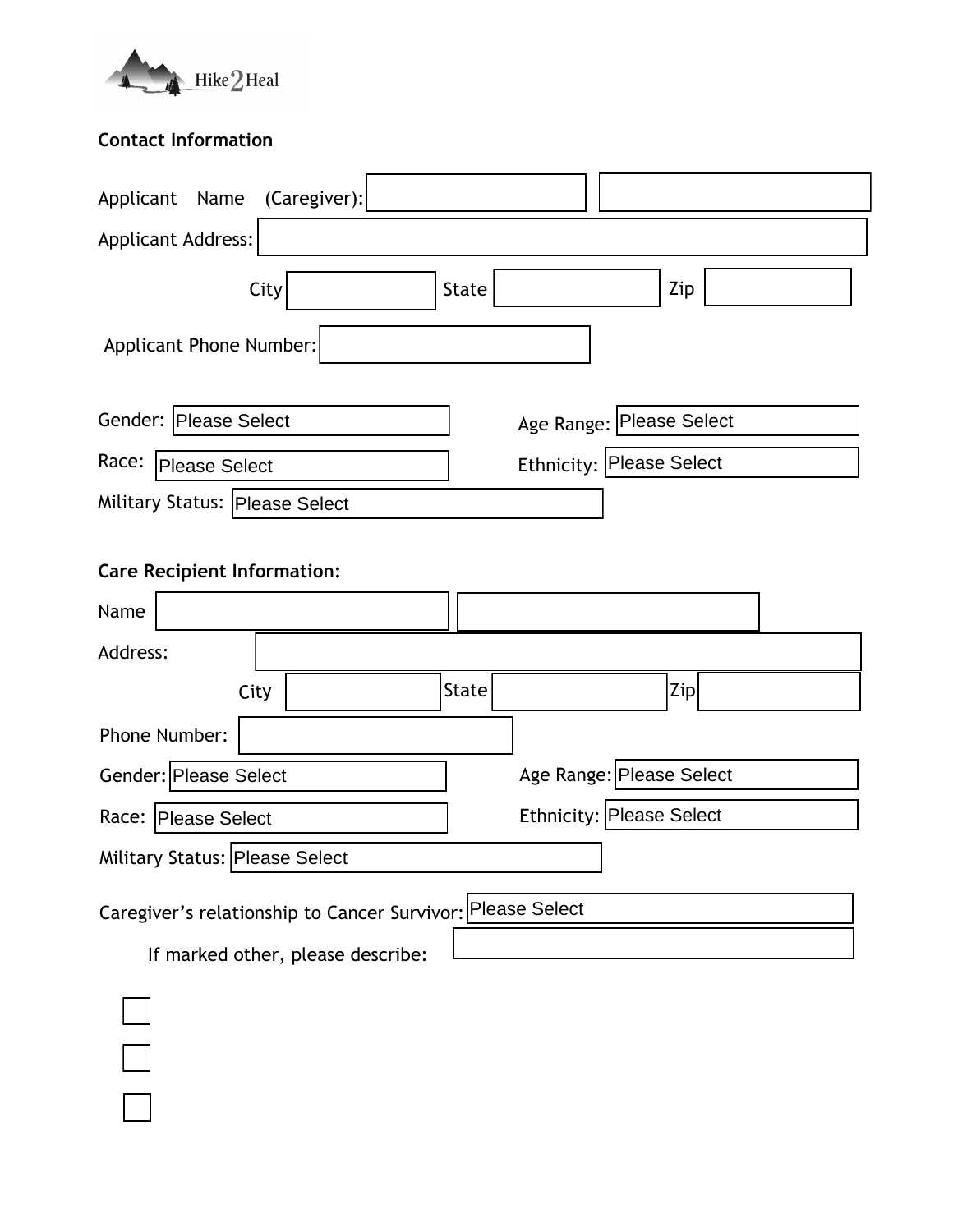

## **Voucher Information:**

I am requesting respite services to attend Hike 2 Heal:



To attend the Hike 2 Heal activity marked above, please describe the level of care that is needed for the care recipient. Please include if a friend or family member can temporarily assume caregiver duties while the primary caregiver is away or if a trained professional will be hired for more complex situations.

To attend the Hike 2 Heal activity(s) marked above, how many hours of respite care services are you requesting? Please round to the nearest half hour.

Hours (Example: *2.5* Hours)

**OR** 

Continuous supervision for overnight activity. *If continuous supervision is required, you must complete the Certificate of Eligibility for Continuous Supervision Form*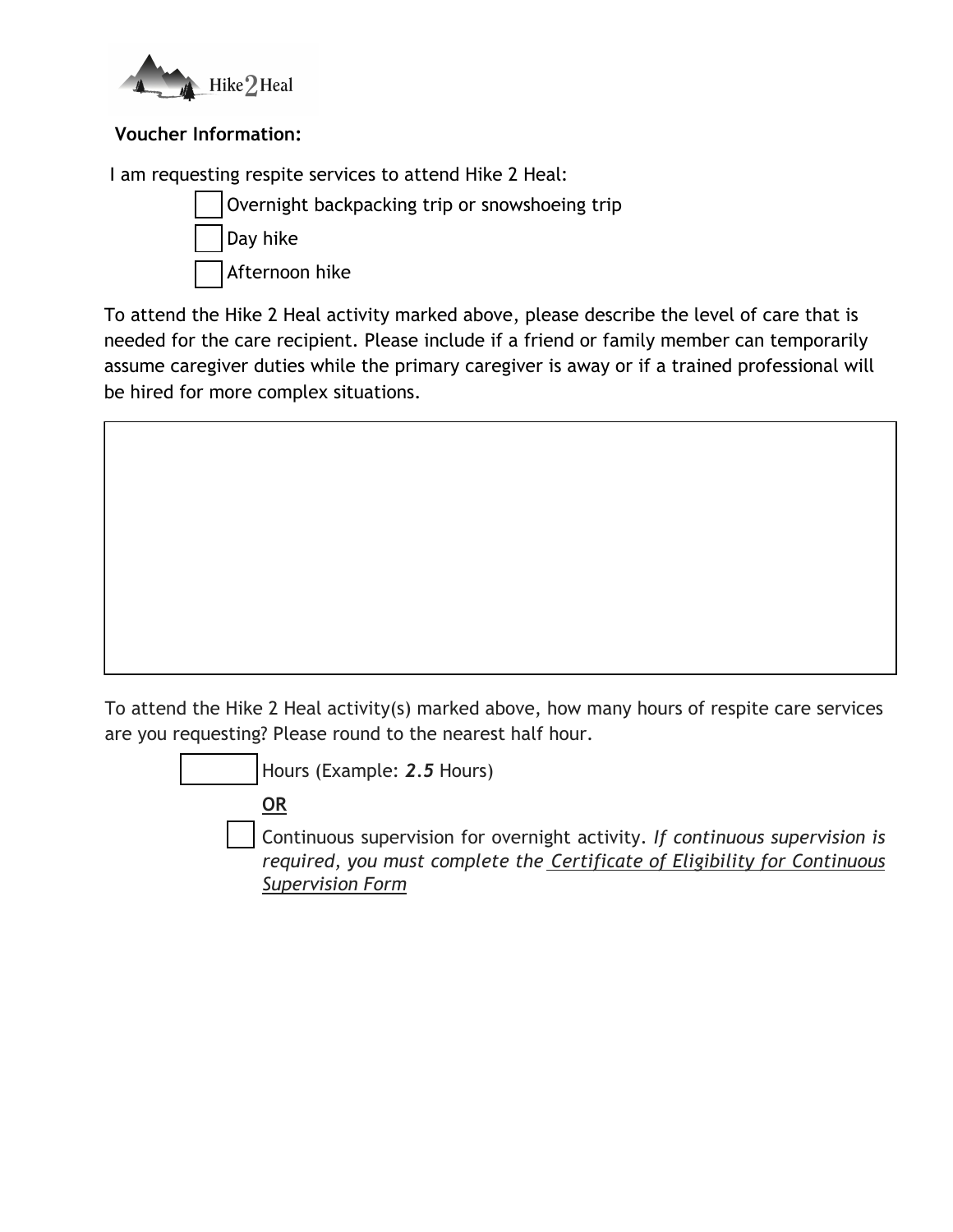

|                                          | hereby agree to accept a voucher through Hike 2 Heal respite                                      |
|------------------------------------------|---------------------------------------------------------------------------------------------------|
|                                          | care program to provide services for <u>Learn and a controller and it</u> I understand it is my   |
|                                          | responsibility not to exceed the amount of the voucher, and that I am responsible for any service |
| charges in excess of the voucher amount. |                                                                                                   |

Hike 2 Heal assumes no liability or responsibility for injury, accident, or negligence by your chosen provider that may occur to **with all and the services** are received under this program.

Signature of caregiver:  $\square$ 

**Printed name of caregiver: \_\_\_\_\_\_\_\_\_\_\_\_\_\_\_\_\_\_\_\_\_\_\_\_\_\_\_\_\_\_\_\_\_\_\_\_\_\_\_\_\_\_\_\_** 

Date:  $\square$